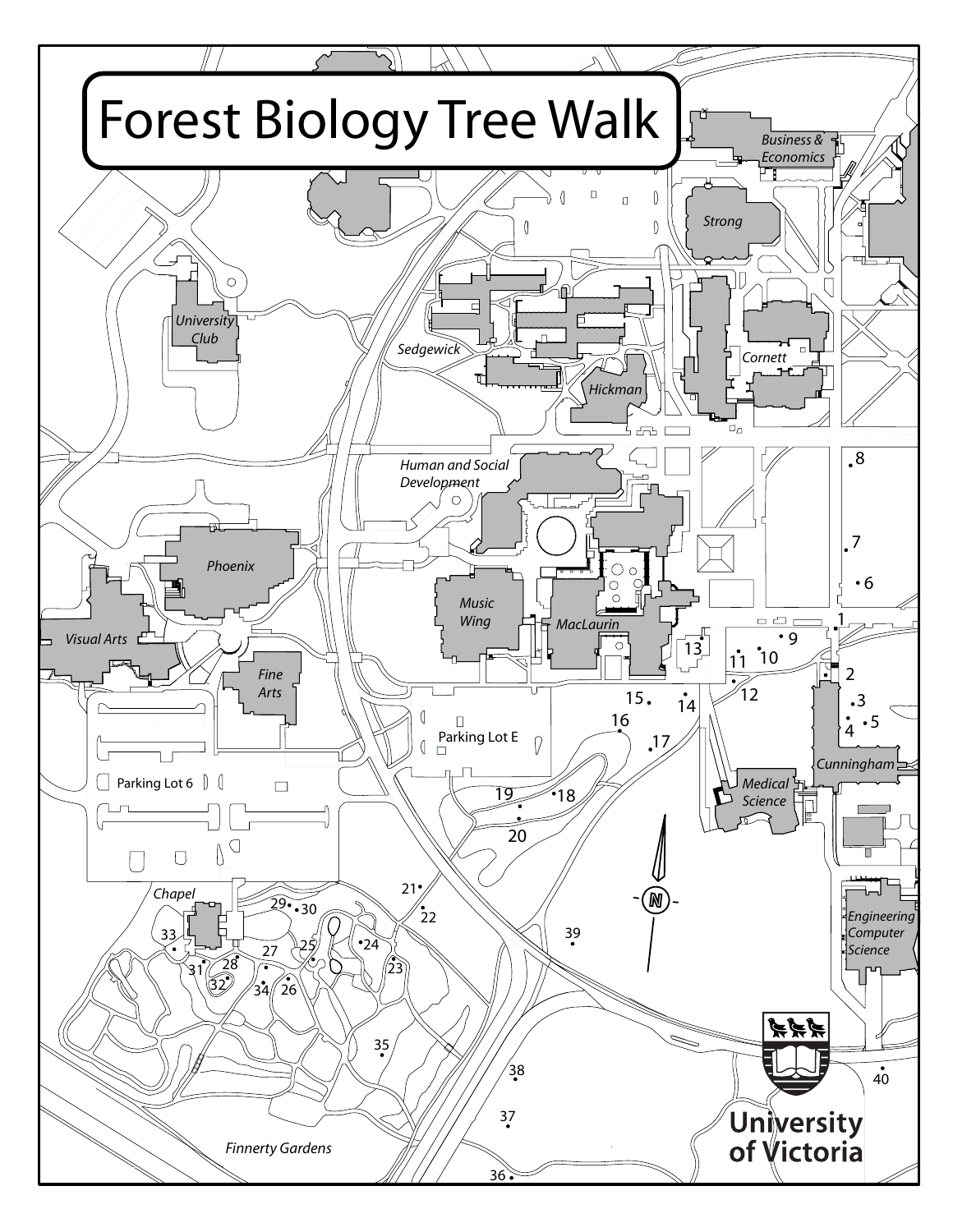# Forest Biology Tree Walk

Please enjoy our tree walk. Just follow the numbers on the map. This list contains all the trees on the map.

| 1.  | Douglas-Fir                | Pseudotsuga menziesii                     |
|-----|----------------------------|-------------------------------------------|
| 2.  | Southern magnolia          | Magnolia grandiflora                      |
| 3.  | <b>Bigleaf Maple</b>       | Acer macrophyllum                         |
| 4.  | Vine Maple                 | Acer circinatum                           |
| 5.  | <b>Red Alder</b>           | Alnus rubra                               |
| 6.  | <b>Oriental Plane-tree</b> | Platanus orientalis                       |
| 7.  | Garry Oak                  | Quercus garryana                          |
| 8.  | <b>Finnerty Apple</b>      | Malus sylvestris                          |
| 9.  | Arbutus                    | Arbutus menziesii                         |
| 10. | <b>Black Cottonwood</b>    | Populus trichocarpa                       |
| 11. | Monkey puzzle              | Araucaria araucana                        |
| 12. | Western Redcedar           | Thuja plicata                             |
| 13. | Umbrella Pine              | Sciadopitys verticillata                  |
| 14. | <b>Empress tree</b>        | Paulownia tomentosa                       |
| 15. | Silver maple               | Acer saccharinum                          |
| 16. | Copper Beech               | Fagus sylvatica 'Purpurea'                |
| 17. | Sweetgum                   | Liquidambar styraciflua                   |
| 18. | English Walnut             | Juglans regia                             |
| 19. | Persian Ironwood           | Parrotia persica                          |
| 20. | Hiba Arborvitae            | Thujopsis dolabrata                       |
| 21. | <b>Red Oak</b>             | Quercus rubra                             |
| 22. | Deodar Cedar               | Cedrus deodara                            |
| 23. | Coast Redwood              | Sequoia sempervirens                      |
| 24. | Dawn Redwood               | Metasequoia glyptostroboides              |
| 25. | Mountain-Ash               | Sorbus americana                          |
| 26. | <b>Grand Fir</b>           | Abies grandis                             |
| 27. | <b>Black Locust</b>        | Robinia pseudoacacia 'Frisia'             |
| 28. | Dove tree                  | Davidia involucrata                       |
| 29. | <b>Blue Atlas Cedar</b>    | Cedrus atlantica 'Glauca'                 |
| 30. | Yellow-Cedar (weeping)     | Callitropsis (Chamaecyparis) nootkatensis |
| 31. | Ginkgo                     | Ginkgo biloba                             |
| 32. | Silk tree                  | Albizia julibrissin                       |
| 33. | Tulip-tree                 | Liriodendron tulipifera                   |
| 34. | Shrubby Japanese Yew       | Podocarpus macrophyllus                   |
| 35. | <b>Cut-leaf Alder</b>      | Alnus glutinosa 'Imperialis'              |
| 36. | Horsechestnut              | Aesculus hippocastanum                    |
| 37. | Paper Birch                | Betula papyrifera                         |
| 38. | Sierra Redwood             | Sequoiadendron giganteum                  |
| 39. | <b>Trembling Aspen</b>     | Populus tremuloides                       |
| 40. | Pacific Yew                | Taxus brevifolia                          |
|     |                            |                                           |

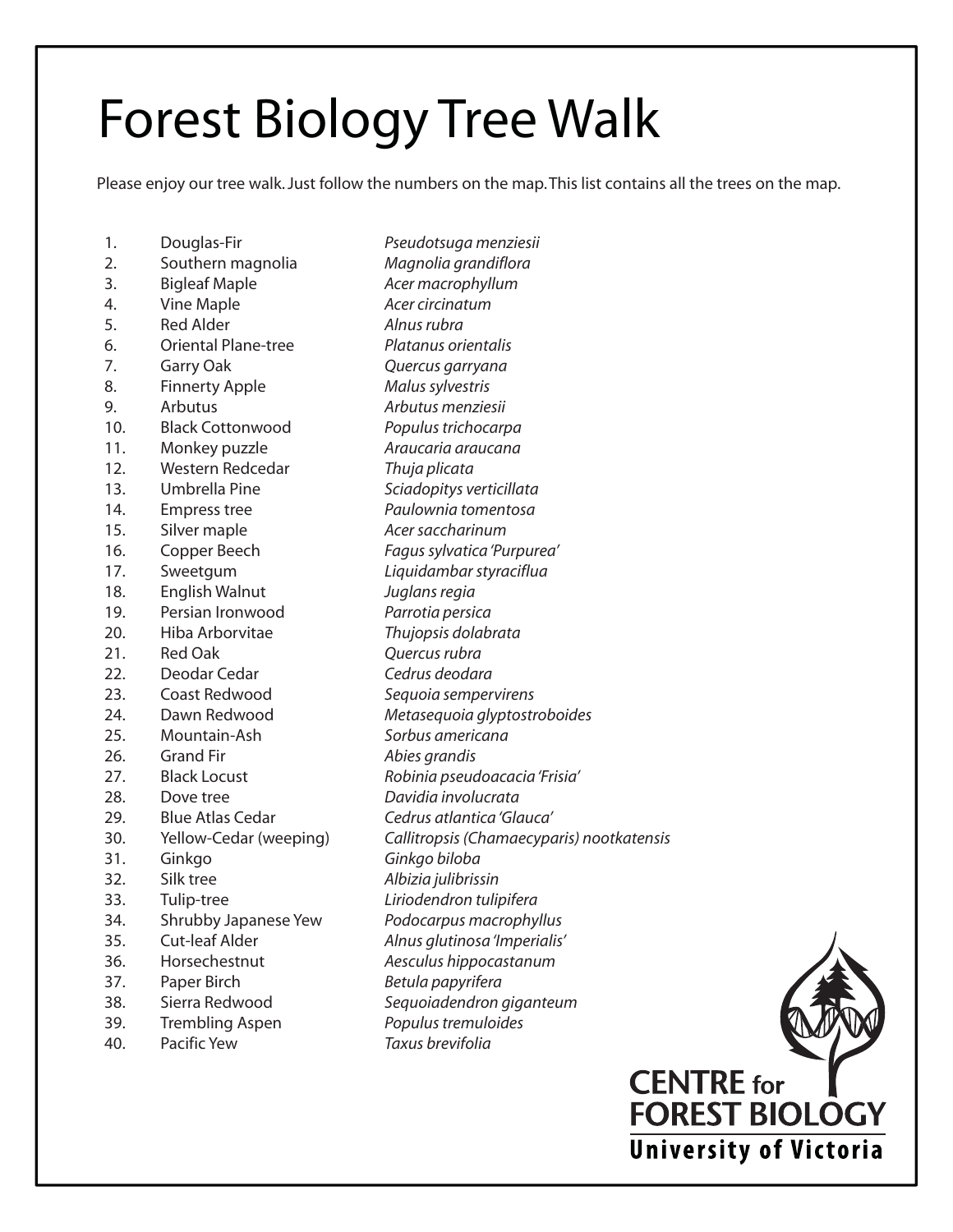# **Forest Biology Campus Tree Walk**  *Notes of Interest*

The Forest Biology Campus Tree Walk is a 1-2 hour tour of some of the interesting trees on the UVic campus. It was difficult to choose from among the many species planted, and we hope the walk will inspire you to identify more of the trees that you find on your way. In formal garden areas, tree signs are placed at the base of the tree on a metal post. In other areas, signs are hung fairly high on the main stem or a lower branch of the tree. Part of the fun is finding the sign!

Trees on the Campus Tree Walk are listed in order below. The common name is followed by the scientific name and the family to which the tree belongs. The natural range of each tree is described and some distinguishing features are listed. Other information of interest is included.

## **1) Douglas-fir -** *Pseudotsuga menziesii*(Pinaceae)

An [evergreen](http://en.wikipedia.org/wiki/Evergreen) [conifer](http://en.wikipedia.org/wiki/Conifer) native to the coastal regions of western [North America,](http://en.wikipedia.org/wiki/North_America) from west-central [British Columbia,](http://en.wikipedia.org/wiki/British_Columbia) south to central [California.](http://en.wikipedia.org/wiki/California) There is considered to be a coastal and an interior variety in B.C. Douglas-fir is not a true fir (true firs are in the genus *Abies*) thus the common name is hyphenated. Douglas-fir is distinguished by its thick, furrowed, fire-resistant bark, needles arranged all around the stem, pointed buds and three-pronged bract emerging from between the scales in the mature cone. Coastal Douglas-fir is a very large [tree](http://en.wikipedia.org/wiki/Tree), some say the second tallest in the world after [Coast Redwood](http://en.wikipedia.org/wiki/Coast_Redwood). It commonly lives more than 500 years and occasionally more than 1,000 years.

## **2) Southern Magnolia -** *Magnolia grandiflora* (Magnoliaceae)

An evergreen angiosperm also known as bull bay. Southern magnolia is native to the southeastern [United States](http://en.wikipedia.org/wiki/United_States), from coastal [North Carolina](http://en.wikipedia.org/wiki/North_Carolina) south to central [Florida,](http://en.wikipedia.org/wiki/Florida) and west to southeast [Te](http://en.wikipedia.org/wiki/Texas)xas. It is distinguished by its large, white, lemon-scented flowers, glossy, leathery leaves, and fuzzy brown buds.

# **3) Bigleaf Maple -** *Acer macrophyllum*(Aceraceae)

A deciduous angiosperm native to the Pacific coast of western [North America](http://en.wikipedia.org/wiki/North_America) from southern [Alaska](http://en.wikipedia.org/wiki/Alaska) to southern [California.](http://en.wikipedia.org/wiki/California) Bigleaf maple is distinguished by the largest leaves of any maple, typically 15-30 cm across, with five deeply-incised, palma[te lobe](http://en.wikipedia.org/wiki/Maple)s. We understand that it is possible to make maple syrup from the sap of Bigleaf maple, but it requires a lot of reduction.

## **4) Vine Maple –** *Acer circinatum* (Aceraceae)

A deciduous angiosperm native to western North America from southwest B.C. to northern California, always within 300 km of the Pacific Ocean. Vine maple is distinguished by its shrubby form, sympodial growth (terminal [bud usually lac](http://en.wikipedia.org/wiki/North_America)king) and almost circular leaves with [7-9 palmat](http://en.wikipedia.org/wiki/California)e lobes separated by narrow n[otches which b](http://en.wikipedia.org/wiki/Pacific_Ocean)ecome red or yellow in autumn.

# **5) Red Alder -** *Alnus rubra* (Betulaceae)

A deciduous, angiosperm native to western North America, from southeast Alaska to central coastal California. Red alder is the world's largest species of alder, reaching heights of 20-35 m. T[he name de](http://en.wikipedia.org/wiki/Deciduous)rives from the bright rusty red [color that devel](http://en.wikipedia.org/wiki/North_America)ops in bruised o[r scrape](http://en.wikipedia.org/wiki/Alaska)d bark. Red alder r[oots are hos](http://en.wikipedia.org/wiki/California)t to the nitrogen fixing actinomycete *Frankia*[. Th](http://en.wikipedia.org/wiki/Alder)is association allows the tree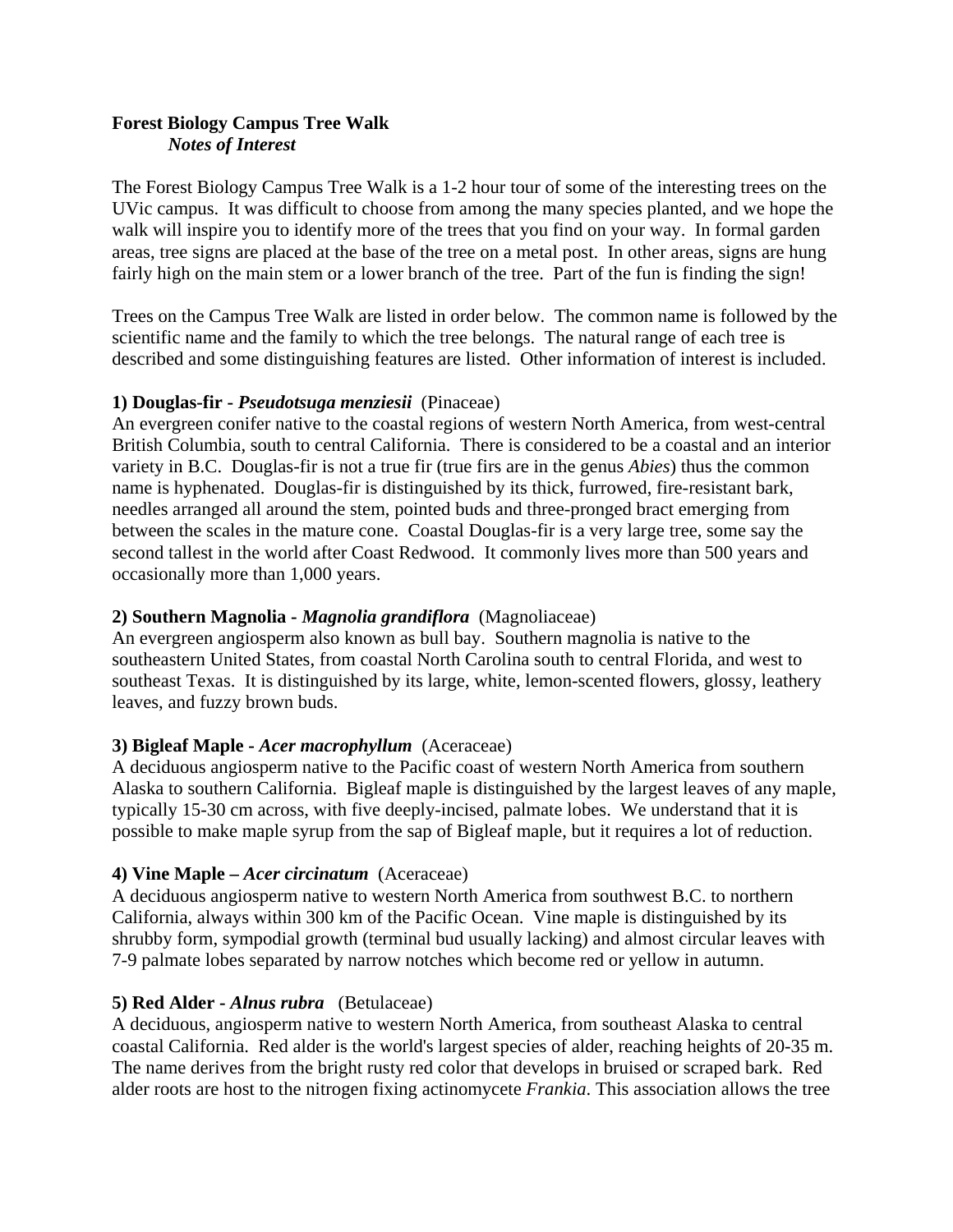to grow in nitrogen-poor soils, even old road beds. In disturbed moist forest areas, red alder can rapidly form a dense cove[r. A russet dye](http://en.wikipedia.org/wiki/Nitrogen_fixing) [can be made f](http://en.wikipedia.org/wiki/Actinomycete)[rom a de](http://en.wikipedia.org/wiki/Frankia)coction of the bark and was used by First Nations people to dye fishing nets so as to make them less visible underwater. Red alder can be recognized by its leaves which have coarse, blunt teeth and margins rolled under. The fruits are conelets.

## **6) Oriental Plane-tree –** *Platanus orientalis* (Platanaceae)

A deciduous, angiosperm native to Eurasia from the Balkans to India which crosses with American sycamore (*Platanus occidentalis*). The Oriental Plane-tree is grown widely for shade. This specimen at UVic is reputed to have been grow[n from a](http://en.wikipedia.org/wiki/Balkans) seed brought from the tree under [which Hippocrates t](http://en.wikipedia.org/wiki/American_sycamore)aught medicine on the island of Kos. Leaves of the Oriental Plane tree can be distinguished from those of maple because the bottom-most veins are not palmate. The puzzle[-like bark an](http://en.wikipedia.org/wiki/Hippocrates)d globose fruits are also distingu[ishin](http://en.wikipedia.org/wiki/Kos)g features.

# **7) Garry Oak –** *Quercus garryana* (Fagaceae)

A deciduous, native, angiosperm ranging from southern California to the southwestern corner of British Columbia. Also known as Oregon white oak, Garry oak is a deeply-rooted, drought tolerant species. It can be distinguished from English w[hite oak by](http://en.wikipedia.org/wiki/California) its shiny, dark-green upper [leaf surface, leaf s](http://en.wikipedia.org/wiki/British_Columbia)talks more than 1 cm long, and solitary or paired acorns on short stalks less than 5 mm in length. Garry oak tends to have short, forked trunks compared to the tall, straight trunk of English white oak. The acorns are edible after soaking to leach out bitter tannins. Small green or yellow galls can often be found on the undersides of leaves. The galls are formed by the oak around colonies of wormlike larvae belonging to one of several species of tiny wasps. A common wasp species responsible for these galls is *Cynips maculipennis*

## **8) Finnerty Apple –** *Malus sylvestris* (Rosaceae)

The Finnerty family were among the earliest settlers and farmers in the Mount Tolmie area in the 1860s and '70s. In the 1890s, Mike and Mary Ann Finnerty, along with John and Hanna Finnerty, ran a successful orchard and dairy farm on land that is now the UVic campus. Two domestic apple trees from the family orchard still stand in the quadrangle just south of the Cornett Building. They are reputed to be a particular variety of apple – the Finnerty apple.

# **9) Arbutus –** *Arbutus menziesii* (Ericaceae)

A drought-tolerant, evergreen angiosperm found on the west coast of North America, from British Columbia (mainly Vancouver Island) to California. It is distinguished by its glossy, evergreen leaves, red, papery, peeling bark, white, urn-shaped flowers, [and clusters of](http://en.wikipedia.org/wiki/North_America) orange-red [berries. Like Dou](http://en.wikipedia.org/wiki/British_Columbia)glas-fir, [its species name w](http://en.wikipedia.org/wiki/Vancouver_Island)as [given it in](http://en.wikipedia.org/wiki/California) honour of the Scots naturalist Archibald Menzies, who noted it during George Vancouver's voyage of exploration.

# **[10\) Black cottonwo](http://en.wikipedia.org/wiki/Archibald_Menzies)od –** *Populus trichocarpa* [\(Salicaceae\)](http://en.wikipedia.org/wiki/George_Vancouver)

A deciduous angiosperm native to western North America, from Alaska to northern California. Black cottonwood is also known as western balsam poplar and is the largest species of poplar, growing to 50 m tall. It is distinguished by ovate leaves with wh[itish un](http://en.wikipedia.org/wiki/Alaska)dersurfaces [and short,](http://en.wikipedia.org/wiki/California)  round petioles, resinous fragrant buds, and deeply furrowed, grey bark on older trees. The seeds are covered by white, fluffy hairs, and are released prolifically in June.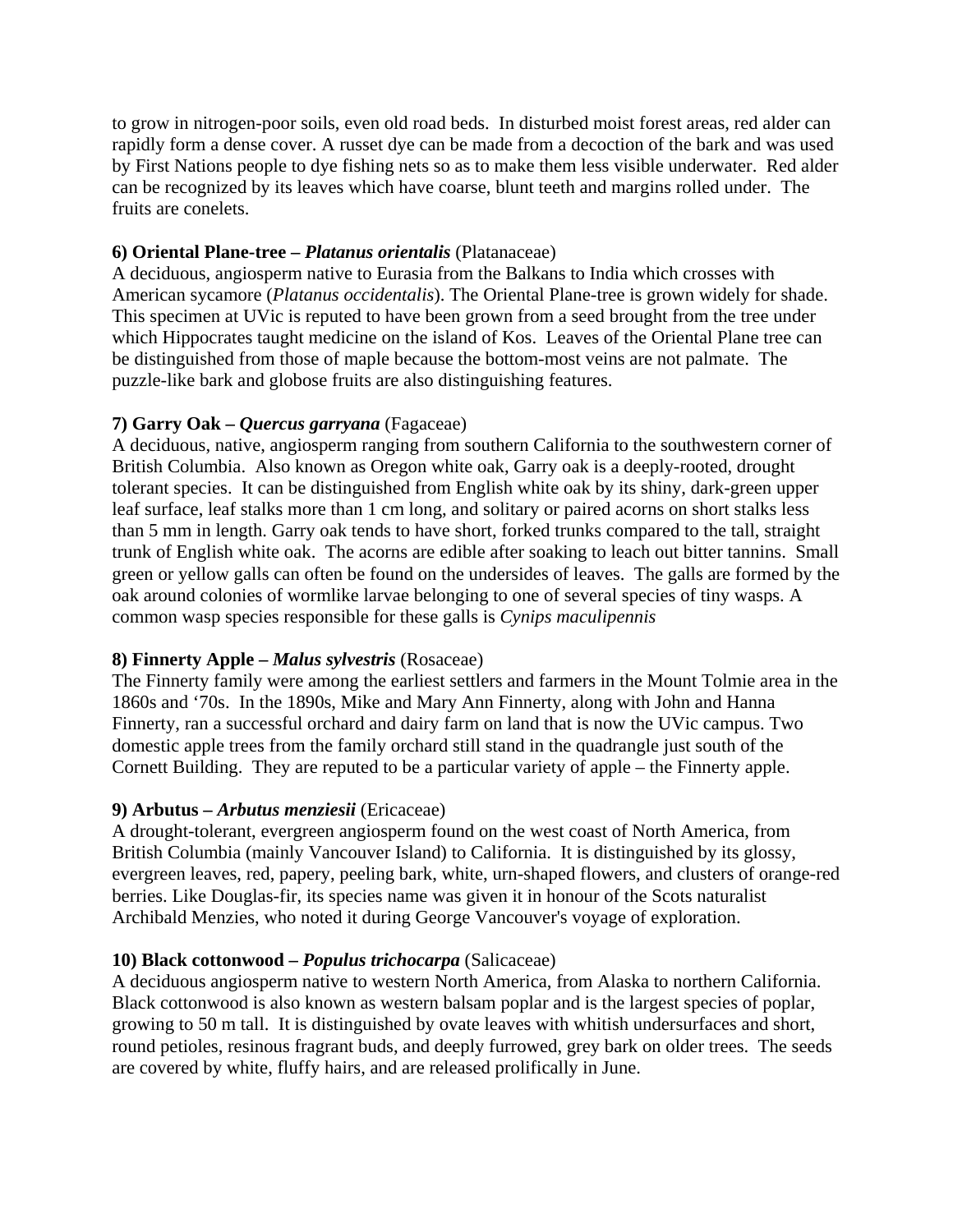## **11) Monkey puzzle –** *Araucaria araucana* (Araucariaceae)

An evergreen conifer native to southern Chile and Argentina, Monkey puzzle is the hardiest species of *Araucaria*. Its range is now restricted to a small area approximately 200 km long x 50 km wide in the Andes, and a few patches in the coastal cordillera of Chile. Monkey puzzle is distinguished by its triangular, sharply pointed leaves. It has very regular, whorled growth when young, but self-prunes and becomes flat-topped when old. Trees are usually dioecious (separate male and female trees). This specimen is a male and will produce pollen cones, but the female cones contain edible seeds. Trees can grow to 50 m height and 2 m diameter. The name is said to have come from a British garden owner who said "it would puzzle a monkey to climb that" (if there were any monkeys in its native range).

## **12) Western redcedar -** *Thuja plicata* (Cupressaceae)

An evergreen conifer native to the west coast of North America from southern Alaska to northern California; and to inland valleys in southern B.C. to western Montana. Western redcedar is the provincial tree of B.C., and is distinguished by its scale-like leaves, red-brown, fibrous bark, and seed cones with leathery, paired, spine-tipped scales. It is not a true cedar (see # 22), hence the spelling of 'redcedar'. Western redcedar was used for many purposes by the aboriginal peoples of the north Pacific coast and played a key role in their culture. Its wood is easily split and rot-resistant, and is highly valued.

#### **13) Umbrella pine –** *Sciadopitys verticillata* (Sciadopityaceae)

An evergreen conifer native to Japan. Umbrella pine is the only species in the family Sciadopityaceae and the genus *Sciadopitys.* The leaves are variously interpreted as a pair of true leaves fused together, or as highly modified shoots. This species is among the oldest of the extant conifers and is known in the fossil record from > 230 million years BP, thus it is considered a "living fossil".

#### **14) Empress tree –** *Paulownia tomentosa* (Scrophulariaceae)

A deciduous angiosperm native to central and western China. The Empress tree is also called the Princess tree or Foxglove tree, and is distinguished by its large, heart-shaped leaves and tall clusters of purple, tubular flowers, resembling foxglove flowers. Empress tree is tolerant of poor soils and disturbed areas and is considered a weed tree in some areas. The wood can be very valuable, however, and is used for furniture and decorative boxes.

#### **15) Silver Maple –** *Acer saccharinum* (Aceraceae)

A deciduous angiosperm native to southeastern Canada and the eastern United States. Silver Maple is also known as Soft Maple and hybridizes with Red Maple. It can be recognized by its deeply lobed leaves with 5-7 lobes, and very large keys with a  $90^{\circ}$  wing angle. The seeds are the largest of any native maple. Silver Maple does not become highly colored in autumn, and leaves usually remain yellow or brownish.

#### **16) Copper Beech –** *Fagus sylvatica 'Purpurea'* (Fagaceae)

A deciduous angiosperm, the Copper Beech is a purple variety of European Beech. The natural range of European Beech extends from southern Sweden to central Italy, west to France and east to northwest Turkey, where it intergrades with the Oriental Beech (*F. orientalis*), which replaces it further east It can be recongized by the long, pointed buds, smooth, gray bark, and leaves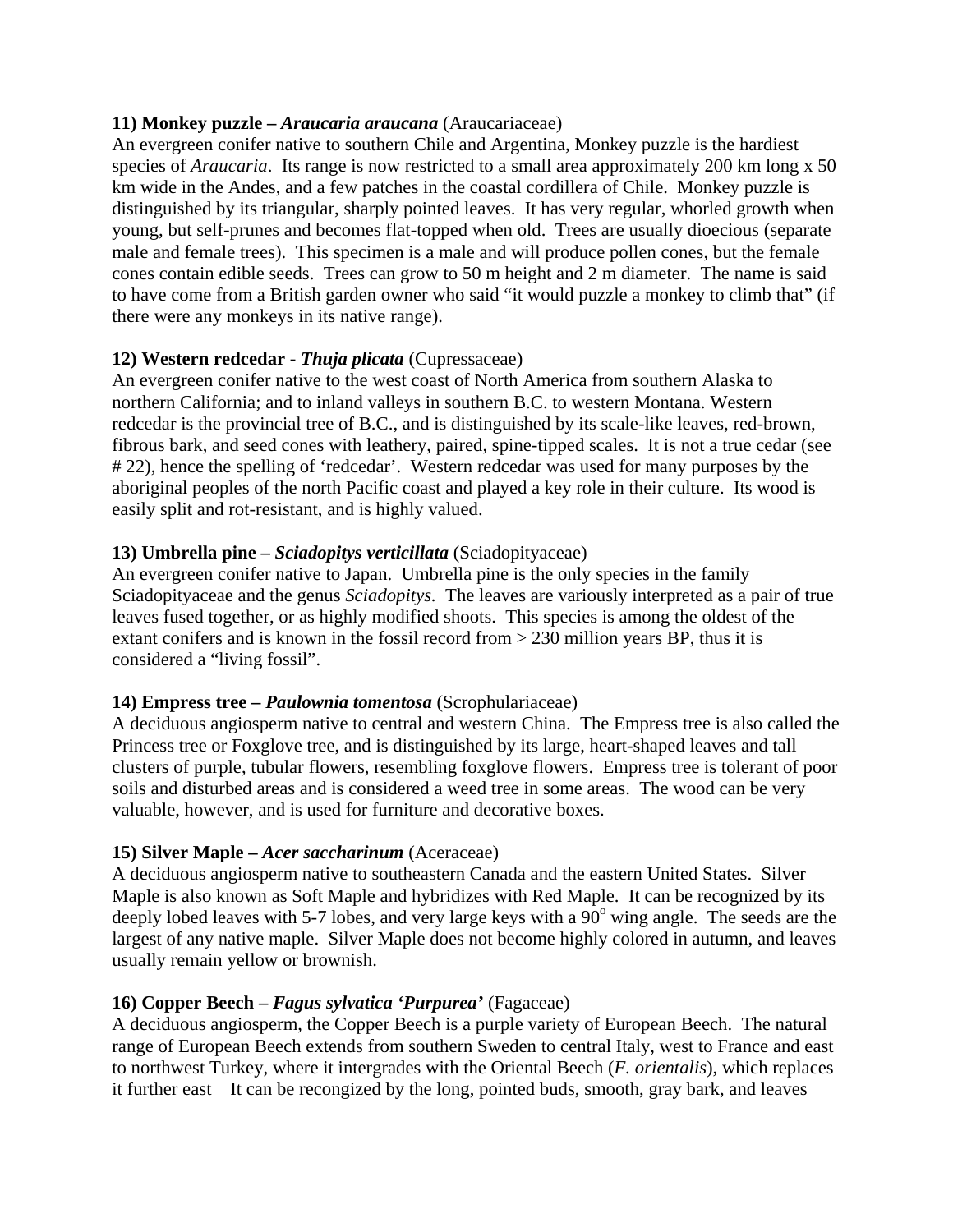which have small or no teeth and 5-9 straight, parallel veins per side. The leaves of Copper Beech are purple due to the accumulation of ant[hocyanin](http://en.wikipedia.org/wiki/Sweden)s, water-s[oluble](http://en.wikipedia.org/wiki/Italy) red and [blue pi](http://en.wikipedia.org/wiki/France)gments which are of[ten foun](http://en.wikipedia.org/wiki/Turkey)d in flowers and fruits. The l[eaves still conta](http://en.wikipedia.org/wiki/Oriental_Beech)in chlorophyll and thus are efficient in photosynthesis—the green colour of chlorophyll is just masked by the anthocyanins.

## **17) Sweetgum –** *Liquidambar styraciflua* (Hamamelidaceae)

A deciduous angiosperm native to the southeastern United States and to regions of Mexico and Guatemala. Sweetgum is planted as an ornamental in southwest BC because of its symmetrical shape and orange autumn leaves. It has lobed leaves with palmate venation like maple, but the globose, aggregate fruit is distinctive. Twigs of this tree often have corky ridges. The fragrant gum produced by the tree was noted to resemble li[quid amber, he](http://en.wikipedia.org/wiki/United_States)nce the name. W[ith age, t](http://en.wikipedia.org/wiki/Mexico)he [gum harden](http://en.wikipedia.org/wiki/Guatemala)s and was reputed to have medicinal properties. It was used as a perfume for gloves and other items.

# **18) English Walnut –** *Juglans regia* (Juglandaceae)

A deciduous angiosperm native from southeast Europe through southwest and central Asia and the Himalaya to southwest China. English walnut is distinguished by smooth, grayish-brown twigs and leaves with 5-9 leaflets, fewer than Black Walnut. The terminal leaflet is large in English Walnut. The pith of walnut twigs contains air spaces. English walnut is cultivated extensively for its high qua[lity nu](http://en.wikipedia.org/wiki/China)ts, eaten fresh and pressed for their richly flavored o[il. T](http://en.wikipedia.org/wiki/Asia)he wo[od is also v](http://en.wikipedia.org/wiki/Himalaya)aluable.

# **19) Persian Ironwood –** *Parrotia persica* (Hamamelidaceae)

A deciduous angisperm native to northern Iran, and closely related to witch hazel (*Hamamelis*). It is distinguished by flowers which are somewhat similar to witch hazel, but dark red; they are also produced in late winter on bare stems. The leaves have large, lanceolate stipules, and are a da[rk, glossy](http://en.wikipedia.org/wiki/Deciduous) green in summer and highly c[olou](http://en.wikipedia.org/wiki/Iran)red in autumn. The flakey bark is also showy.

## **20) Hiba Arborvitae –** *[Thuj](http://en.wikipedia.org/wiki/Flower)opsis dolabrata* (Cupressaceae)

An evergreen conifer native to Japan. Hiba Arborvitae is the only species in the genus, but it is similar to the closely related genus *Thuja* which contains our native western redcedar (see 12), but is distinguished by broader, thicker leaves with distinctive white undersides, and thick cones. *Thuja* species and *Thujopsis* are called arborvitae (Latin: "tree of life") because of their evergreen foliage. Hiba Arborvitae is used to a small extent in forestry in Japan, as its valuable wood is durable and scented, simil[ar to th](http://en.wikipedia.org/wiki/Thuja)at of western redcedar.

## **21) Red Oak –** *Quercus rubra* (Fagaceae)

A deciduous angiosperm native to southeast Canada and the no[rtheaster](http://en.wikipedia.org/wiki/Forestry)n United States. Red [Oak is](http://en.wikipedia.org/wiki/Wood) distinguished by pinnate leaves with 7-9 lobes, each lobe wider towards the base. Red Oak is the common oak of eastern Canada and the provincial tree of Prince Edward Island.

## **22) Deodar Cedar –** *Cedrus deodara* (Pina[ceae\)](http://en.wikipedia.org/wiki/Canada)

An evergreen conifer native to the Himalayas. Deodar Cedar is one of four species which are the "true" cedars in the genus *Cedrus*. Deodar Cedar is distinguished by leaves up to 5 cm long borne on short shoots like larch, but the leaves of *Cedrus* are not deciduous. The cones are upright at maturity, similar to *Abies*, but they take 2-3 years to mature. Unlike our native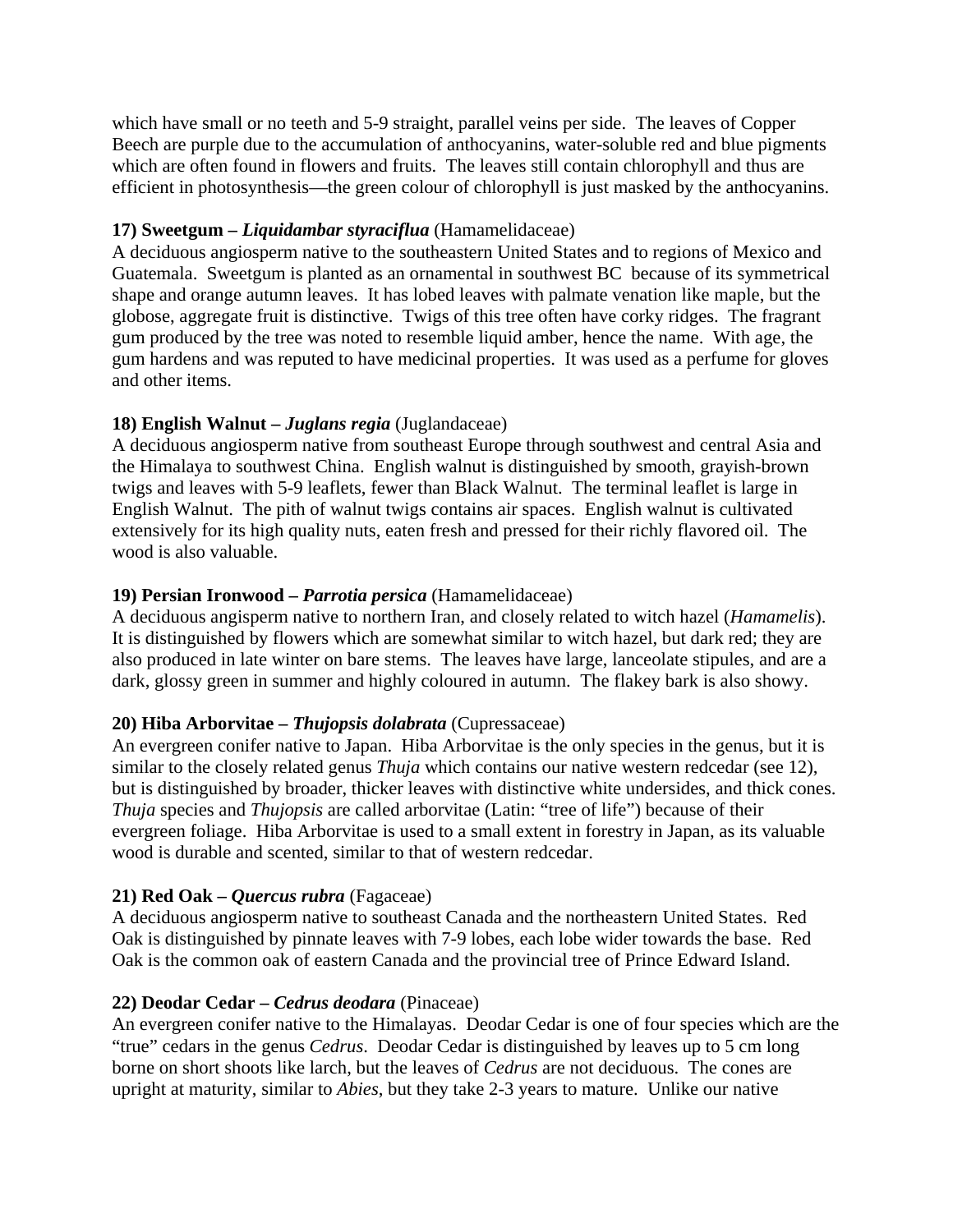conifers which shed pollen in the spring, *Cedrus* sheds pollen in the late summer or autumn. The specific name *deodara* is derived from the Sanskrit name, 'devadara', meaning timber of the gods. It is the national tree of Pakistan. The related *Cedrus libani* is the Cedar-of-Lebanon, and BC's native western red cedar and yellow cypress (also known as yellow-cedar) are not considered "true" cedars as they are in different genera and a different family. Although this individual lost most of its needles after col[d damage](http://en.wikipedia.org/wiki/Sanskrit) in the winter of 2006/07, it is now recovering.

## **23) Coast Redwood –** *Sequoia sempervirens* (Cupressaceae)

An evergreen conifer native to the coast of California and Oregon. Coast Redwood is distinguished by flat sprays of dark green needles on new side shoots, 2-3 cm globular seed cones, and thick, fibrous, red-brown bark. The Coast or California Redwoods are among the tallest trees in the world. The tallest redwood was the "Dyerville Giant" in Humboldt State Park. It was 113.4 metres high when it fell in March 1991, and was estimated to be 1600 years old. A tree claimed to be 115.8 m was cut down in 1912. A paper by Koch et al. (Nature, 2004, Vol. 428, pp. 851-854) postulated that due to leaf water stress imposed by gravity and path length resistance, maximum tree height is limited to 122-130 m.

# **24) Dawn Redwood –** *Metasequoia glyptostroboides* (Cupressaceae)

A deciduous conifer native to the Sichuan-Hubei region of central China. Dawn Redwood is characterized by soft, bright-green needles, opposite in two ranks. The shoots are also arranged in opposite pairs, and the entire shoot is deciduous. There is only one extant species in the genus, but four species are know[n from th](http://en.wikipedia.org/wiki/Sichuan)[e fossil](http://en.wikipedia.org/wiki/Hubei) record. Betwee[n 65-5](http://en.wikipedia.org/wiki/China) million years ago, *Metasequoia* was widely distributed across Asia and North America, and fossils have been found as far north as 80<sup>o</sup>N. It was known only as a fossil genus until a small stand of trees was discovered in central China 1945. It is now commonly planted as an ornamental in North America and Europe.

# **25) Mountain-Ash –** *Sorbus americana* (Rosaceae)

A deciduous angiosperm native to southeastern Canada and the north-east U.S. It is distinguished from the native Sitka mountain-ash (*Sorbus sitchensis)* by the taper-pointed leaflets (Sitka mountain-ash has rounded leaflets) and hairless buds.

## **26) Grand Fir –** *Abies grandis* (Pinaceae)

An evergreen conifer native to low to mid elevation, coniferous forests in rainshadow areas of the south coast of B.C., south to northern California. At higher elevations and farther north on the B.C. coast, Grand Fir is replaced by Amabilis Fir (*Abies amabilis*). Grand fir is distinguished by flat needles with rounded, notched tips which are usually arranged in two distinct horizontal rows. The bark of younger trees and branches is smooth with resin blisters, like many true firs. True firs have cones upright at maturity and cone scales are deciduous. Grand Fir cones are yellowish-green to green, and 5-10 cm long.

## **27) Black Locust –** *Robinia pseudoacacia 'Frisia'* (Leguminosae)

A deciduous angiosperm native to the eastern U.S. which has naturalized in much of southern Canada. Black Locust is recognized by its pinnately compound leaves with a terminal leaflet and a pair of spines at the base. The 'Frisia' variety has golden leaflets and is usually grafted onto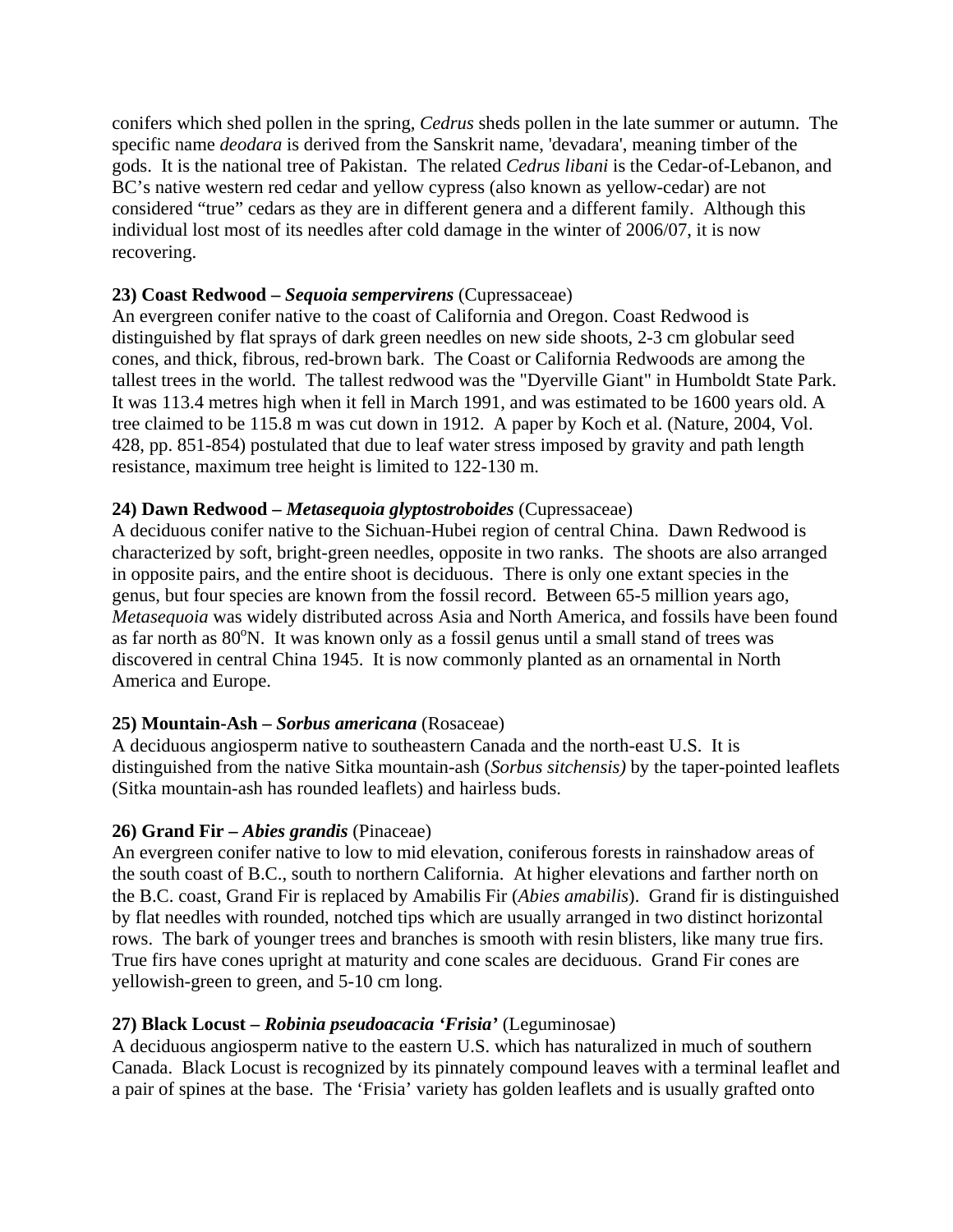regular Black Locust rootstock The flowers and fruits are pea-like as this tree is a nitrogenfixing legume, like peas.

#### **28) Dove tree –** *Davidia involucrata* (Cornaceae)

A deciduous angiosperm native to south-west China. Dove Tree is also called Ghost-tree or Handkerchief-tree because of the two large, white bracts subtending a cluster of small male and one female flowers. Dove Tree is in the same family as the Pacific dogwood (*Cornus nutallii*) whose white 'petals' are really bracts surrounding the cluster of true flowers at the centre. The young leaves of the Dove Tree are pleasantly scented.

#### **29) Blue Atlas Cedar –** *Cedrus atlantica 'Glauca'* (Pinaceae)

An evergreen conifer native to the Atlas Mountains of North Africa. Like #22, the Deodar Cedar, Atlas Cedar is one of four species of "true cedars" in the genus *Cedrus*. Atlas Cedar is distinguished by its clusters of leaves less than 2.6 cm long. The blue or 'Glauca' variety is named for the blue hue of leaves arising, in part, from the thick layers of wax deposited on leaf surfaces.

#### **30) Yellow-cedar –** *Callitropsis nootkatensis* **(**Cupressaceae)

An evergreen conifer native to the Pacific coast from southern Alaska to northern Oregon with a few small interior populations. Yellow-cedar is recognized by its scale-like leaves in 4 rows which are prickly when rubbed backwards, its berry-like seed cone which has 4-6 scales with prominent triangular projects, and its flakey bark which smells of potatoes. Yellow-cedar is hyphenated because it is not considered a 'true' cedar. For many years the scientific name was *Chamaecyparis nootkatensis,* but after the discovery of the closely-related Vietnamese Golden Cypress in 1999, both species were placed in a new genus, *Xanthocyparis*. However, in 1864 Yellow-cedar was placed in the genus *Callitropsis,* a fact that was overlooked or ignored by other subsequent authors. The name *Xanthocyparis* has been proposed for conservation, but until that is decided on at the 2011 International Botanical Congress, Yellow-cedar is correctly classified in *Callitropsis*.

## **31) Ginkgo –** *Ginkgo biloba* (Ginkgoaceae)

A deciduous gymnosperm native to the Zhejiang province of eastern China. Ginkgo is recognized by its fan-shaped leaves with dichotomous venation and prominent dwarf shoots on stout twigs. Ginkgo is considered a living fossil with closely-related species in the fossil record from 270 million years before present. While fossils of Ginkgo leaves are found in many parts of the world, including northern Canada and New Zealand, western botanists thought the species was extinct in the wild prior to their being shown a population in Zhejiang province. There is still some debate as to whether this is truly a relic wild population or a population originating from temple gardens where the species has been preserved for over 1000 years. Unlike conifers and angiosperms, Ginkgo has motile sperm which is a relictual plant character. Ginkgo is an important plant in herbal medicine and extracts from the leaves and seeds are used in many herbal remedies. Ginkgo is also an important ornamental plant which is resistant to pests and pollution.

#### **32) Silk tree –** *Albizia julibrissin* (Leguminosae)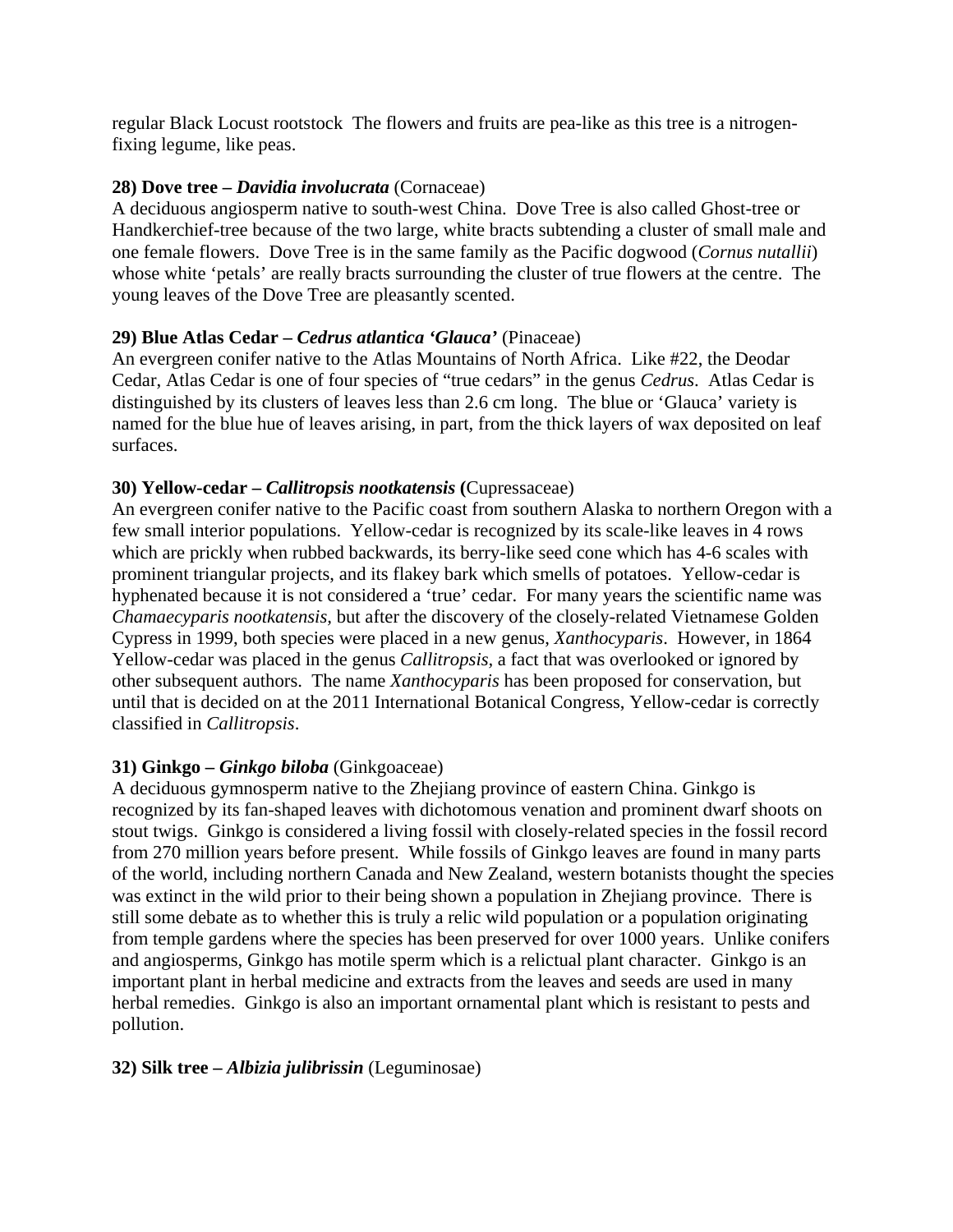A deciduous angiosperm native to southern and eastern Asia from Iran to Japan. Silk tree is recognized by its tripinnate leaves which close slowly at night and during periods of rain, and its clusters of silky flowers which lack petals and are mostly clustered stamens.

# **33) Tulip-tree –** *Liriodendron tulipifera* (Magnoliaceae)

A deciduous angiosperm native to eastern North America, including southern Ontario. Tulip tree is recognized by its distinctive leaves, which have a low notch at the tip so that the leaf appears cut off at the top. The flowers are yellow, large and tulip-like with many parts, and the fruits are winged in cone-like aggregates. Tulip-tree is planted widely as an ornamental as it is generally free of pests and diseases and has good form.

## **34) Shrubby Japanese Yew –** *Podocarpus macrophyllus* (Podocarpaceae)

An evergreen conifer native to southern Japan and China. Shrubby Japanese Yew is not in the Yew family at all, but rather in the southern hemisphere conifer family Podocarpaceae. The Japanese name for this species is Kusamaki. Shrubby Japanese Yew is recognized by its strapshaped leaves 6-12 cm long. It does not have a cone like many conifers, instead the seed develops at the end of a bract which swells and becomes purplish-red when the seed is ripe.

# **35) Cut-leaf Alder –** *Alnus glutinosa 'Imperialis'* (Betulaceae)

*Alnus glutinosa*, common name Black Alder, is deciduous angiosperm native to most of Europe. The *'Imperialis'* variety is known as Cut-leaf Alder because when the leaves develop, little leaf tissue develops between the veins. Like Red Alder (#5), Cut-leaf Alder roots are host to the nitrogen fixing actinomycete *Frankia*.

## **[36\) Horsechest](http://en.wikipedia.org/wiki/Nitrogen_fixing)nut –** *[Aescul](http://en.wikipedia.org/wiki/Actinomycete)[us hippo](http://en.wikipedia.org/wiki/Frankia)castanum* (Hippocastanaceae)

A deciduous angiosperm native to Eurasia from the Balkans to the Himalaya. Horsechestnut is recognized by its opposite, palmately compound leaves, large, sticky, chocolate-brown terminal bud, showy, erect clusters of white or pink flowers, and large, green, globular, spiny fruits. The inedible seeds are large and shiny brown with a pale spot and are the conkers (i.e. conquerors) of children's games. The glucoside esculin is extracted from the leaves and bark, and is used as a skin protectant.

# **37) Paper Birch –** *Betula papyrifera* (Betulaceae)

A deciduous angiosperm which occurs in all forested regions across Canada. Paper Birch is recognized by its white bark which sheds in large sheets, and leaves which are widest below the middle and double-toothed with a smooth-edged base. The bark has long been used for making canoes, baskets, snow-goggles and other useful and ornamental items. '*Papyrifera'* means paperbearing, referring to the bark.

## **38) Sierra Redwood –** *Sequoiadendron giganteum* (Cupressaceae)

An evergreen conifer native to the western slopes of the Sierra Nevada in the western U.S. Sierra Redwood is recognized by its conical crown in young trees, the large, conical stem of older trees, soft, spongy, red-gray bark, short, scale-like, overlapping leaves, and 5-10 cm long seed cones with peltate scales. Sierra Redwood, also known as Bigtree, is probably the world's largest tree in terms of stem volume. These trees can grow very quickly when young and live for over 1000 years.